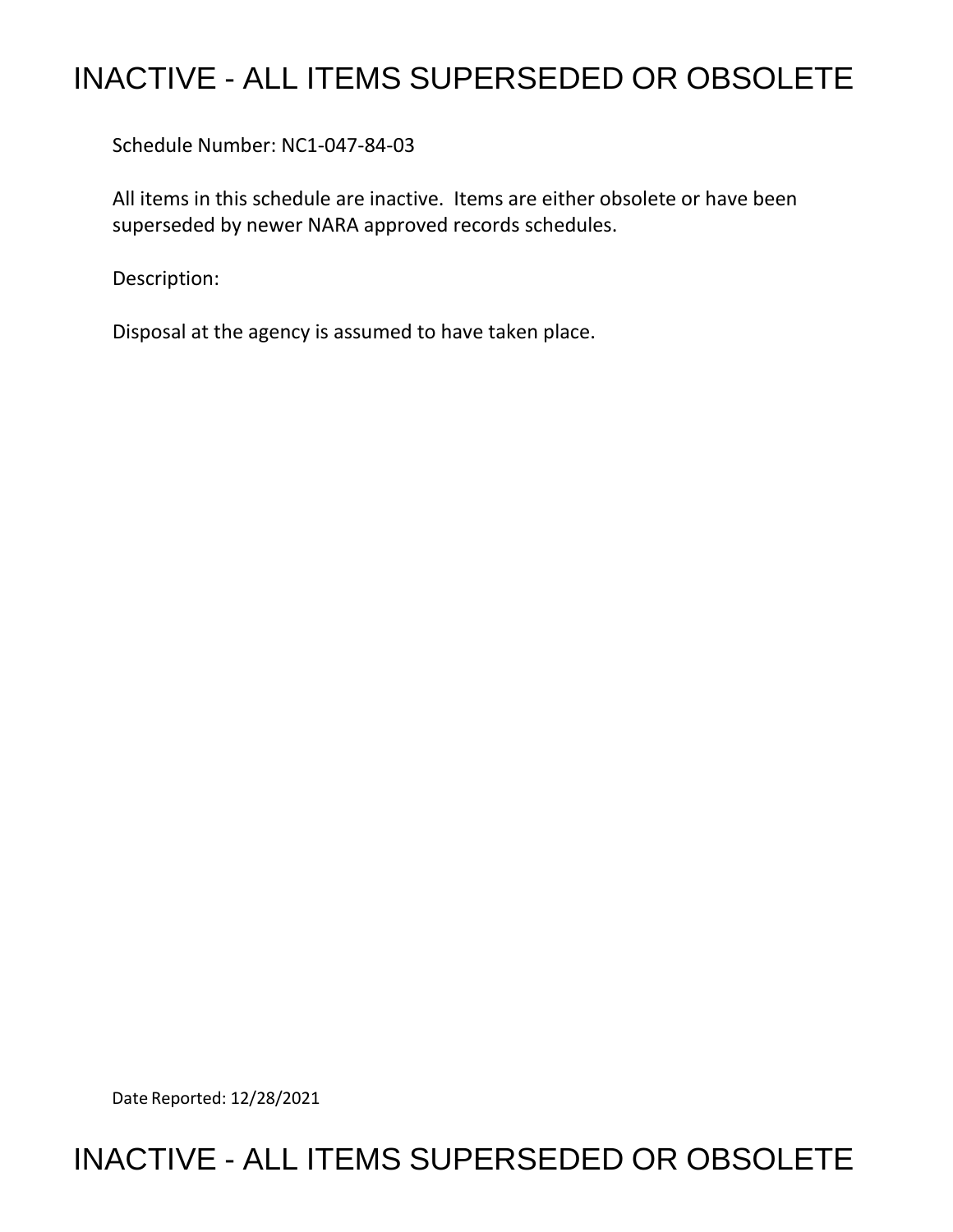|                                    | <b>REQUEST FOR RECORDS DISPOSITION AUTHORITY</b><br>(See Instructions on reverse)                                                                                                                                                                                                                                                                                 |                        | JOB NO                                                                                                                                |                                  | <b>LEAVE BLANK</b>         |  |
|------------------------------------|-------------------------------------------------------------------------------------------------------------------------------------------------------------------------------------------------------------------------------------------------------------------------------------------------------------------------------------------------------------------|------------------------|---------------------------------------------------------------------------------------------------------------------------------------|----------------------------------|----------------------------|--|
|                                    |                                                                                                                                                                                                                                                                                                                                                                   |                        |                                                                                                                                       |                                  |                            |  |
|                                    | TO GENERAL SERVICES ADMINISTRATION,                                                                                                                                                                                                                                                                                                                               |                        |                                                                                                                                       |                                  |                            |  |
|                                    | NATIONAL ARCHIVES AND RECORDS SERVICE, WASHINGTON, DC 20408<br>1. FROM (AGENCY OR ESTABLISHMENT)                                                                                                                                                                                                                                                                  |                        | DATE RECEIVED                                                                                                                         |                                  |                            |  |
| HHS                                |                                                                                                                                                                                                                                                                                                                                                                   |                        |                                                                                                                                       | <b>NOTIFICATION TO AGENCY</b>    |                            |  |
| 2. MAJOR SUBDIVISION<br><b>SSA</b> |                                                                                                                                                                                                                                                                                                                                                                   |                        | In accordance with the provisions of $44 \cup S \cup C$ 3303a the disposal re-                                                        |                                  |                            |  |
| 3. MINOR SUBDIVISION               |                                                                                                                                                                                                                                                                                                                                                                   |                        | quest, including amendments, is approved except for items that, may<br>be stamped "disposal not approved" or "withdrawn" in column 10 |                                  |                            |  |
|                                    | Office of Supplemental Security Income                                                                                                                                                                                                                                                                                                                            |                        |                                                                                                                                       |                                  |                            |  |
|                                    | 4. NAME OF PERSON WITH WHOM TO CONFER<br><b>FTS</b><br>FWB<br>Ernest P. Lardieri                                                                                                                                                                                                                                                                                  | 5. TEL EXT<br>934-5770 | $3 - 20 - 84$<br>Date                                                                                                                 | Archivist of the United State    |                            |  |
|                                    | 6. CERTIFICATE OF AGENCY REPRESENTATIVE                                                                                                                                                                                                                                                                                                                           |                        |                                                                                                                                       |                                  |                            |  |
| X                                  | I hereby certify that I am authorized to act for this agency in matters pertaining to the disposal of the agency's records;<br>that the records proposed for disposal in this Request of <u>Z</u> page(s) are not now needed for the business of<br>this agency or will not be needed after the retention periods specified.<br>A Request for immediate disposal. |                        |                                                                                                                                       |                                  |                            |  |
|                                    | <b>B</b> Request for disposal after a specified period of time or request for permanent<br>retention.                                                                                                                                                                                                                                                             |                        |                                                                                                                                       |                                  |                            |  |
|                                    |                                                                                                                                                                                                                                                                                                                                                                   |                        |                                                                                                                                       |                                  |                            |  |
| C. DATE                            | D. SIGNATURE OF AGENCY REPRESENTATIVE                                                                                                                                                                                                                                                                                                                             | E. TITLE               |                                                                                                                                       |                                  |                            |  |
| 3/5/84                             | $Dr$ . George $U$ Deal                                                                                                                                                                                                                                                                                                                                            |                        | Department Records Management Officer                                                                                                 |                                  |                            |  |
| 7.<br><b>ITEM NO</b>               | 8. DESCRIPTION OF ITEM<br>(With Inclusive Dates or Retention Periods)                                                                                                                                                                                                                                                                                             |                        |                                                                                                                                       | 9.<br>SAMPLE OR<br><b>JOB NO</b> | 10.<br><b>ACTION TAKEN</b> |  |
| ه ا                                | Internal Revenue Service (IRS) Supplemental Security<br>Income (SSI) Interface Disclosure Consent Form                                                                                                                                                                                                                                                            |                        |                                                                                                                                       |                                  |                            |  |

MASS DATA CHANGE NOT REQUIRED<br>copies sent to SSA & NWF on 3/26/84 Blove

**STANDARD FORM 115**<br>Revised April, 1975<br>Prescribed by General Services<br>- Administration<br>FPMR (41 CFR\ 101-11 4